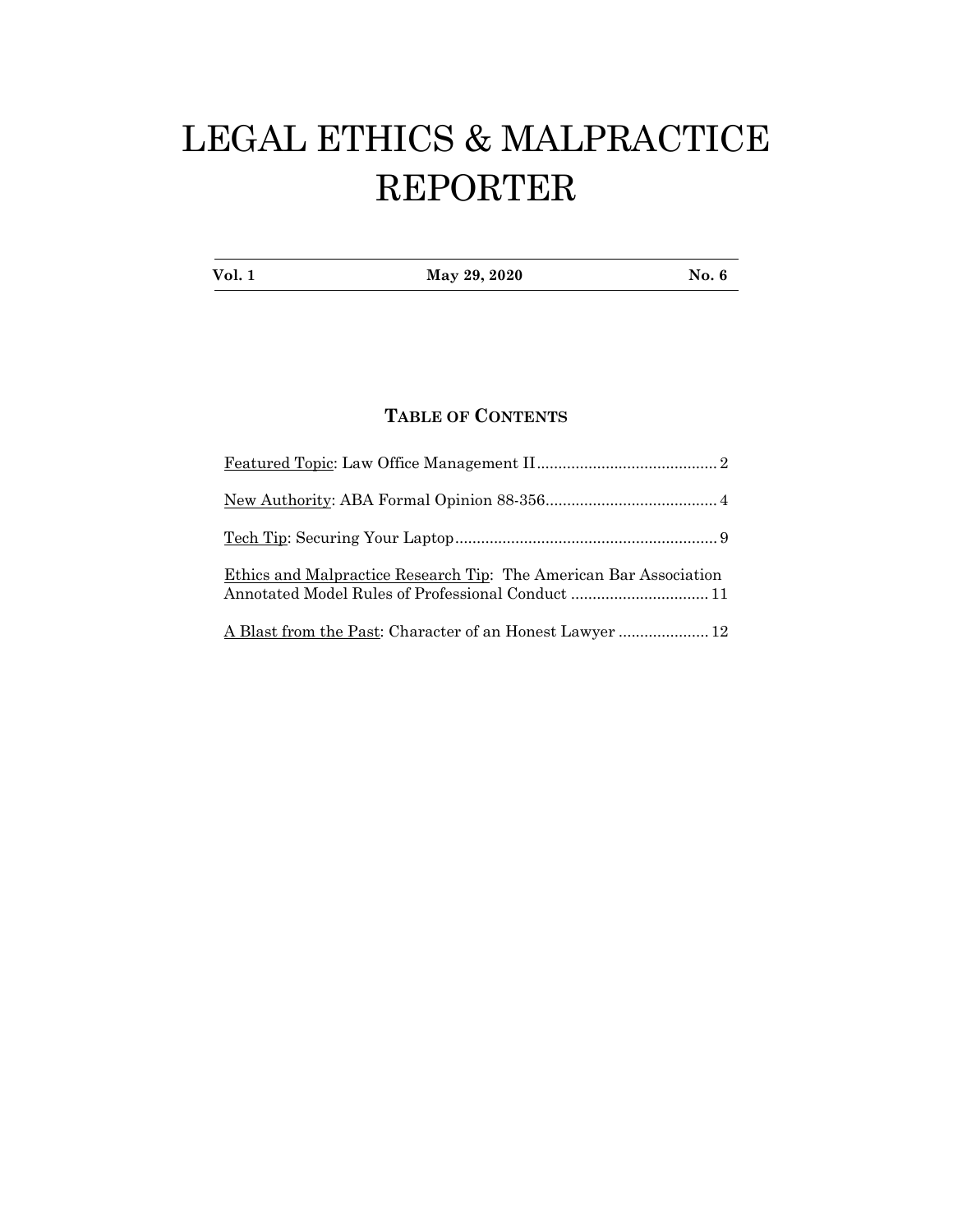## FEATURED TOPIC **LAW OFFICE MANAGEMENT II**

Last month's issue discussed Kansas Rule of Professional Conduct 5.1, which deals with supervising and managing lawyers' responsibilities for the work of subordinate lawyers. This month's issue builds off that discussion by looking at KRPC 5.2 on the responsibilities of subordinate lawyers asked to take ethically questionable actions by supervising lawyers and at KRPC 5.3 on the responsibility of supervising and managing lawyers for the acts of internal and external non-legal staff.

KRPC 5.2 reads:

**(a)** A lawyer is bound by the rules of professional conduct notwithstanding that the lawyer acted at the direction of another person.

**(b)** A subordinate lawyer does not violate the rules of professional conduct if that lawyer acts in accordance with a supervisory lawyer's reasonable resolution of an arguable question of professional duty.

KRPC 5.2(a) is the corollary of Rule 5.1. Its purpose is to make it clear that a lawyer cannot defend herself against a charge of violating the KRPC on the grounds that she was instructed to take action by a law firm superior. In military law, such a defense is often referred to as the "defense of superior orders" and is generally rejected as valid. Instead, both the KRPC and military code emphasize that each individual must take personal responsibility for her actions, regardless of whether she was instructed by a superior to take them.

KRPC 5.2(b) clarifies the single instance in which following superior orders may properly serve as a defense. If a subordinate lawyer ordered to take an action by a supervising lawyer questions the supervisor's order and the supervisor gives a reasonable justification as to why the order is not a violation of the KRPC, then the subordinate lawyer's compliance with the order will not constitute a violation of the KRPC.

Comment 2 to this section states that the defense applies only when the superior-subordinate discourse is genuine and the superior's explanation is, in fact, reasonable. If the questioned order is clearly unethical ("can only reasonably be answered only one way"), then simply going through the sham of a discussion will not excuse the violation. If, however, the order is "reasonably arguable" then:

… someone has to decide upon the course of action. That authority ordinarily reposes in the supervisor, and a subordinate may be guided accordingly. For example, if a question arises whether the interests of two clients conflict under Rule 1.7, the supervisor's reasonable resolution of the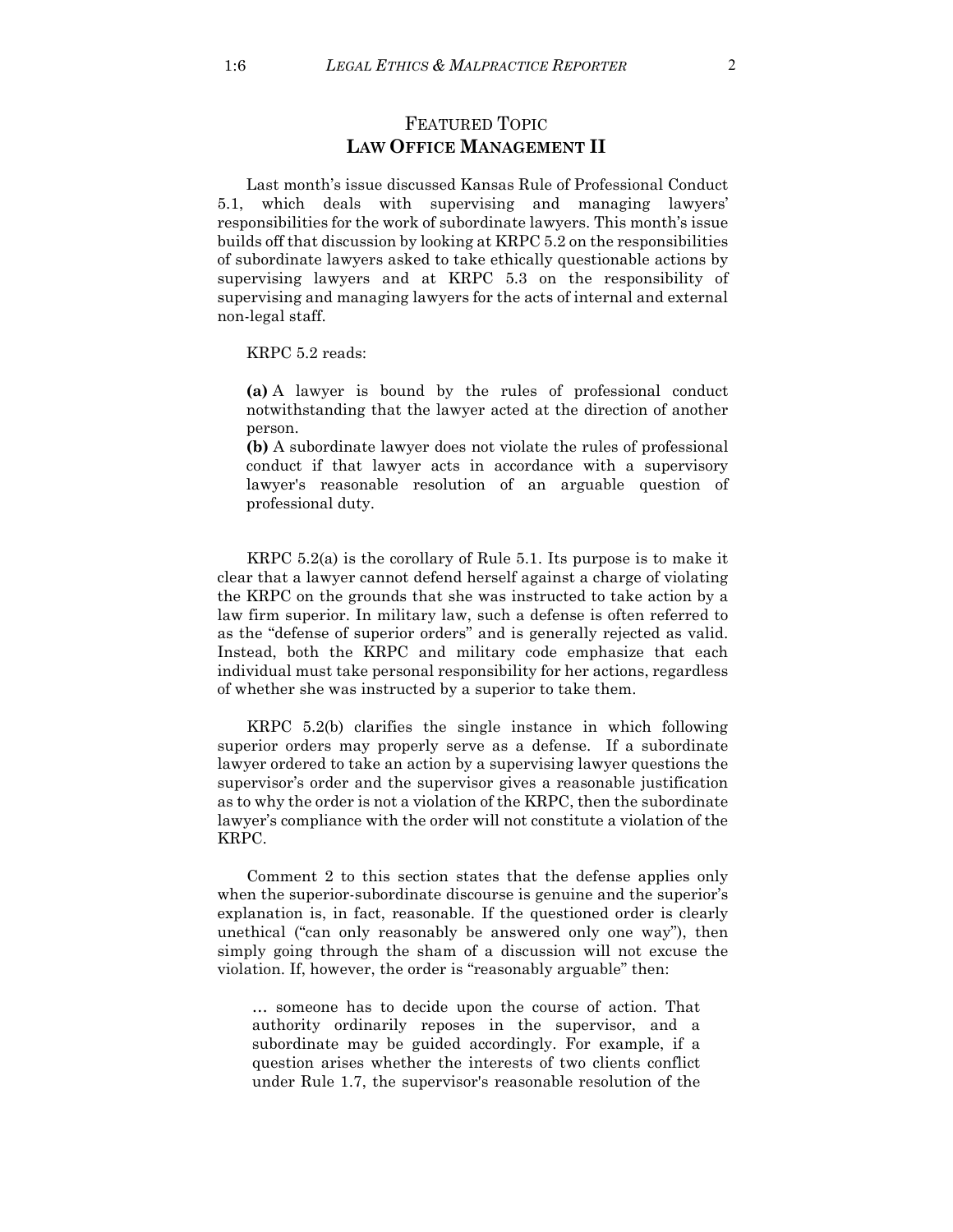question should protect the subordinate professionally if the resolution is subsequently challenged.

Of course, the question of reasonableness, if there is a dispute, will be judged by the standards of what a reasonable lawyer in the same circumstances in the jurisdiction would do. Thus, in situations where a subordinate lawyer believes that the instructions given by a supervising lawyer's instructions are ethically problematic even after a discussion, the subordinate lawyer may well want to take additional step to ensure compliance with the KRPC. She might speak to another member of the firm about the matter or seek outside ethics counsel.

KRPC 5.3 tracks KRPC 5.1 and extends the responsibilities of supervising and managing lawyers to supervising and managing nonlawyer law firm staff and to "non-lawyers outside the firm who work on firm matters." KRPC 5.3(a) requires that lawyers with managerial authority in a law firm…" shall make reasonable efforts to ensure that the firm has in effect measures giving reasonable assurance" that nonlawyer staff behavior "is compatible with the professional obligations of the lawyer." KRPC 5.3(b) requires that "a lawyer having direct supervisory authority over a non-lawyer "shall make reasonable efforts to ensure that the person's conduct is compatible with the professional obligations of the lawyer." However, the "reasonable efforts" that law firms must take to educate their non-lawyer staff pursuant to KRPC 5.3(a) are not coextensive with those required by KRPC 5.1(a) because many of the Rules will be irrelevant to staff in performing their normal duties.

KRPC  $5.3(c)$  is the exact analogue of KRPC  $5.1(c)$ :

**(c)** a lawyer shall be responsible for conduct of such a person that would be a violation of the rules of professional conduct if engaged in by a lawyer if: **(1)** the lawyer orders or, with the knowledge of the specific conduct, ratifies the conduct involved; or **(2)** the lawyer is a partner or has comparable managerial authority in the law firm in which the person is employed, or has direct supervisory authority over the person, and knows of the conduct at a time when its consequences can be avoided or mitigated but fails to take reasonable remedial action.

Comment 2 to KRPC 5.3 (c) further states as to non-lawyers in a firm:

The measures employed in supervising non-lawyers should take account of the fact that they do not have legal training and are not subject to professional discipline.

In practical terms, a lawyer or law firm should, at the very least, include a discussion of basic ethical obligations (including confidentiality and conflicts of interest) in manuals for law firm staff. Firms may well want to provide staff either with in-house ethical instruction on a regular basis or, when available, pay for outside continuing education on ethical matters (such as that generally made available to paralegals by their professional associations).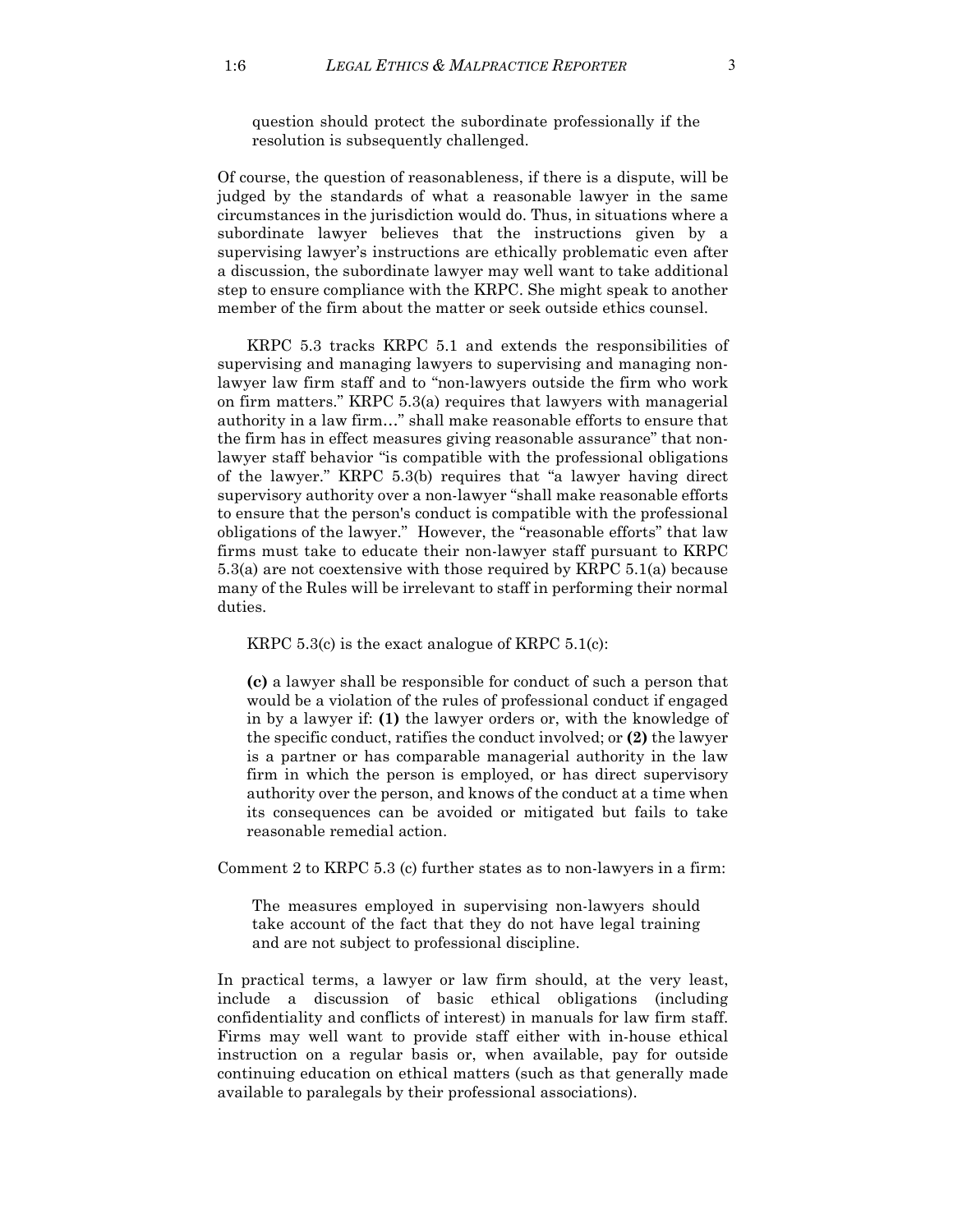And, as to non-lawyers outside the firm who are retained to perform services, Comment 3 states:

The extent of this obligation will depend upon the circumstances, including the education, experience, and reputation of the non-lawyer; the nature of the services involved; the terms of any arrangements concerning the protection of client information; and the legal and ethical environments of the jurisdictions in which the services will be performed, particularly with regard to confidentiality.

Compliance in this area can place a considerable burden on law firms, especially when using non-local service providers. For instance, lawyers and law firms that outsource work to companies and individuals not resident in the United States may find it difficult to comply with the requirements set forth in Comment 3 as to discovering and monitoring the "legal and ethical environment" of a foreign company whom they retain.

All in all, the obligations that KRPC 5.2 and 5.3 impose on lawyers and law firms are far from negligible and may, in some cases, be costly to lawyers and law firms in both time and money. On the other hand, violations of KRPC 5.2 and 5.3 can carry heavy sanctions for involved lawyers and firms. In addition, failure to properly supervise nonlawyer staff pursuant to KRPC 5.3 and consequent damage to clients may also expose lawyers and firms to significant malpractice risks risks law firms may not even realize are present.

## NEW AUTHORITY **ABA FORMAL OPINION 88-356**

On October 19, 1987, the Dow Jones Industrial Average fell 22.6%, leading to the day forever being called "Black Monday." In 2008 the United States experienced what is now called the "Great Recession." These economic crises led many law firms to lay off significant numbers of lawyers and staff in order to protect their profitability, if not viability. Much of the same activity is now taking place because of the financial crisis initiated by the Covid-19 pandemic.

While reductions in legal and non-legal staff may protect firms' financial viability over the short term, they come with a significant risk. Often laid off lawyers and staff take with them a treasure trove of experience and leave the firm at a significantly reduced capacity to take on new work. One potential answer to this capacity problem is for firms to hire temporary or contract lawyers. These attorneys generally are not on a partnership track and are often paid less and provided fewer benefits than partnership-track associates. Generally, too, temporary and contract lawyers will not have employment security beyond completion of the specific tasks for which they were hired. Law firms may, in the alternative, decide to "outsource" some types of work,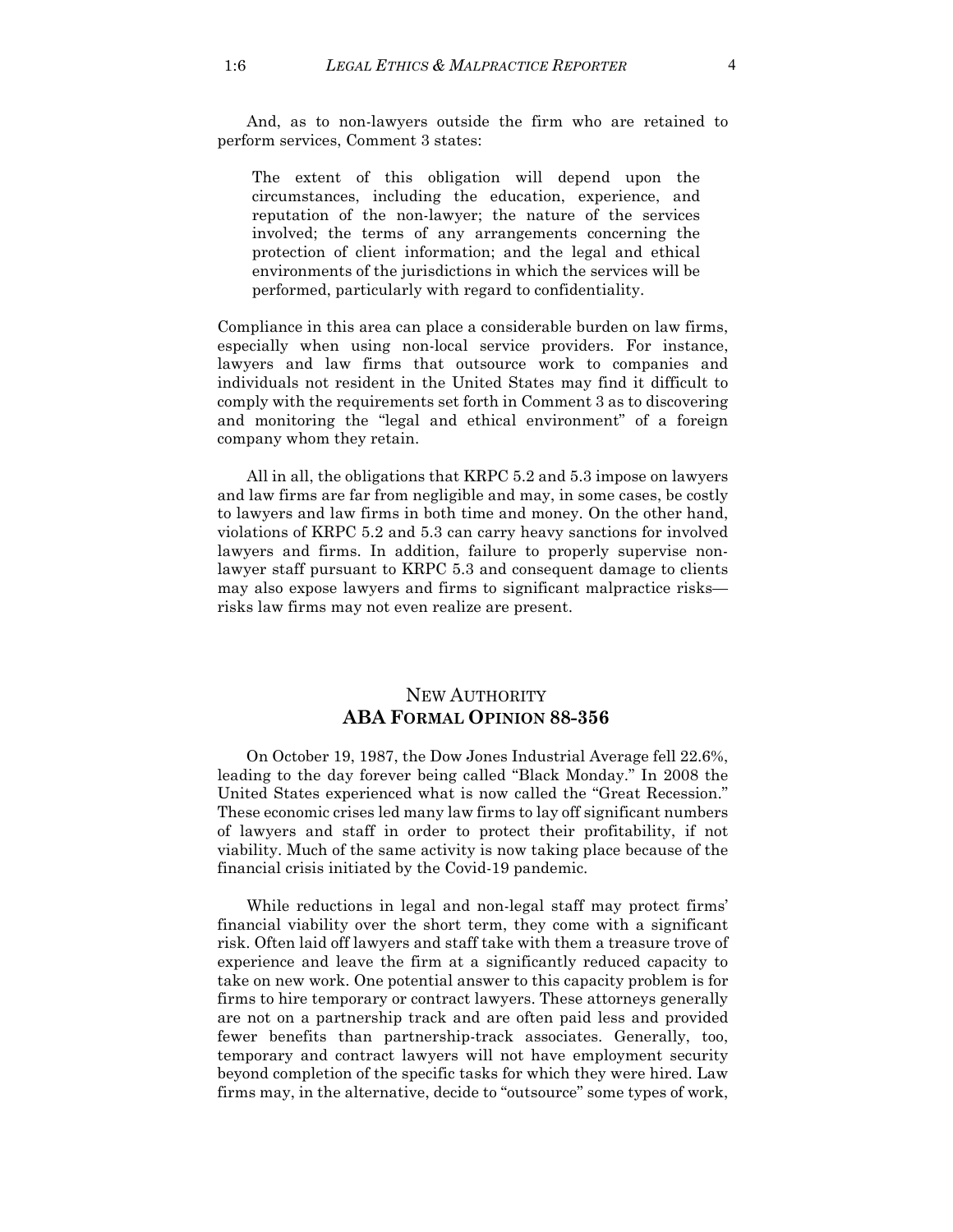such as legal research, to firms that specialize in such activities and who charge significantly less than it would cost a law firm to do the work itself. Many of these firms to which others outsource work are located in the United States and, therefore, may be able to provide significant cost savings even over contract attorneys who are in the U.S.

However, the use of temporary lawyers and the outsourcing of legal work, especially to companies based outside the United States, presents special ethical risks. The American Bar Association Committee on Ethics and Responsibility has issued several opinions on these subjects. The two leading opinions are Formal Opinion 88-356 and 08-451. This month, we will discuss Opinion 88-356. Next month, we will conclude with a discussion of Opinion 08-451 on outsourcing legal services.

#### **88-356**

ABA Formal Opinion 88-356 discusses the ethical issues raised when a law firm hires a temporary or contract lawyer. The Opinion addresses a number of issues that arise under the Rules of Professional Conduct.

The first major issue with which the Opinion deals is the question of whether Rules 1.7-1.10 apply to temporary lawyers. The Opinion concludes that the basic conflicts rules of 1.7-1.9 do apply:

It is clear that a temporary lawyer who works on a matter for a client of a firm with whom the temporary lawyer is temporarily associated "represents" that client for purposes of Rules 1.7 and 1.9. Thus, a temporary lawyer could not, under Rule 1.7, work simultaneously on matters for clients of different firms if the representation of each were directly adverse to the other (in the absence of client consent and subject to the other conditions set forth in the Rule). Similarly, under Rule 1.9, a temporary lawyer who worked on a matter for a client of one firm could not thereafter work for a client of another firm on the same or a substantially related matter in which that client's interests are materially adverse to the interests of the client of the first firm (in the absence of consent of the former client and subject to the other conditions stated in the Rule)

As to the applicability of the imputed disqualification rules of 1.10, the Opinion states:

The basic question is under what circumstances a temporary lawyer should be treated as "associated in a firm" or "associated with a firm." [FN5] The question whether a temporary lawyer is associated with a firm at any time must be determined by a functional analysis of the facts and circumstances involved in the relationship between the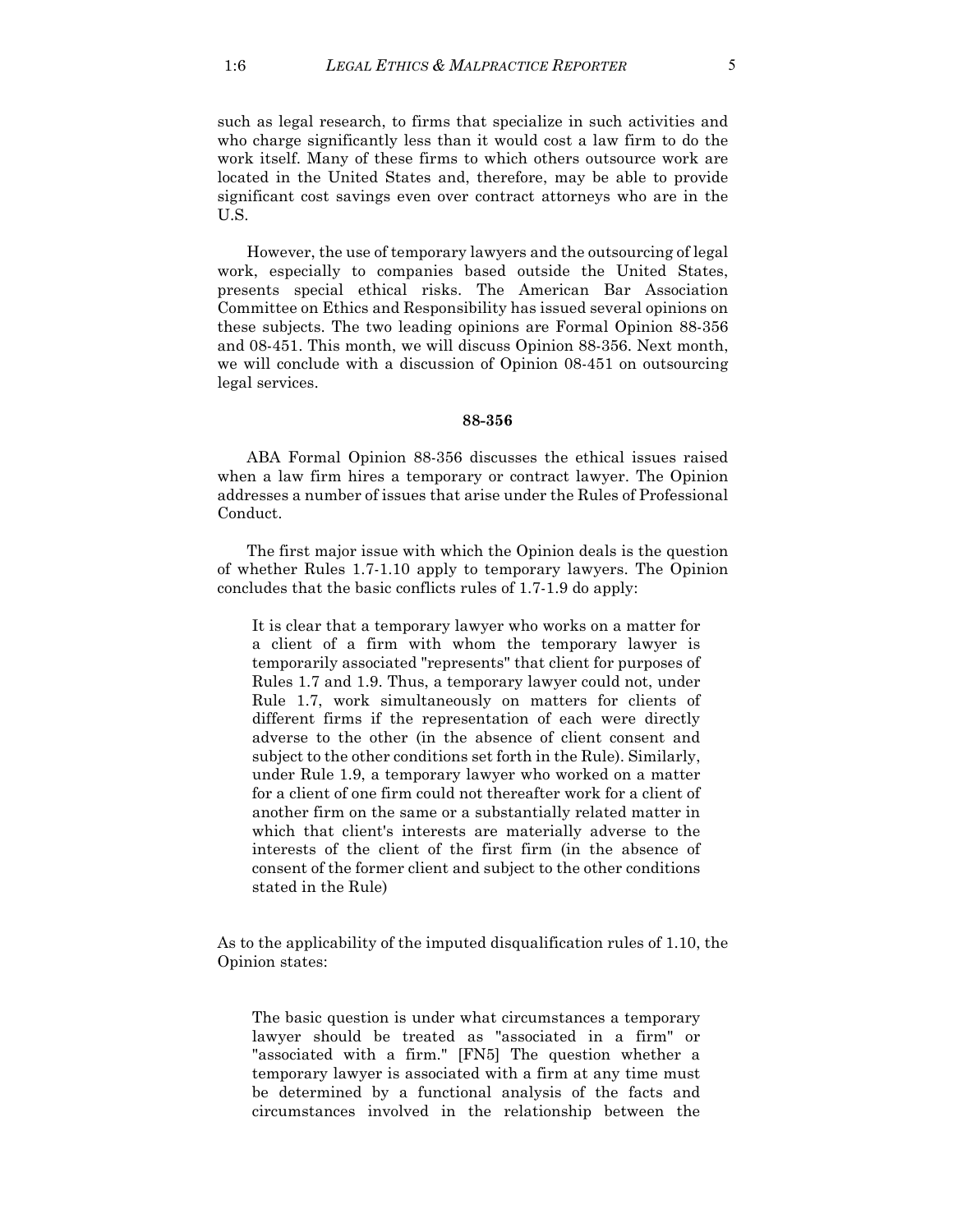temporary lawyer and the firm consistent with the purposes for the Rule.

In holding that a law firm should do a "functional analysis" of the relationship of a temporary lawyer to the law firm that hires her, the Opinion refers to Comment 1 to Rule 1.10 for guidance. In these situations, law firms will have to analyze whether the considerations mentioned in Comment 1 are applicable:

The fiction that the law firm is the same as a single lawyer is no longer wholly realistic. There are several competing considerations. First, the client previously represented must be reasonably assured that the principle of loyalty to the client is not compromised. Second, the rule of disqualification should not be so broadly cast as to preclude other persons from having reasonable choice of legal counsel. Third, the rule of disqualification should not unreasonably hamper lawyers from forming new associations and taking on new clients after having left a previous association.

It seems relatively clear that a "rigorous" application of Rule 1.10 to temporary lawyers would, indeed, severely impede the ability of these lawyers to work.

The Opinion goes on to discuss the importance of maintaining client confidentiality as a major factor in any functional analysis pursuant to Rule 1.10:

Preserving confidentiality is a question of access to information. Access to information, in turn, is essentially a question of fact in particular circumstances, aided by inferences, deductions or working presumptions that reasonably may be made about the way in which lawyers work together. A lawyer may have general access to files of all clients of a law firm and may regularly participate in discussions of their affairs; it should be inferred that such a lawyer in fact is privy to all information about all the firm's clients. In contrast, another lawyer may have access to the files of only a limited number of clients and participate in discussion of the affairs of no other clients; in the absence of information to the contrary, it should be inferred that such a lawyer in fact is privy to information about the clients actually served but not those of other clients.

Application of paragraphs (b) and (c) [of Rule 1.10] depends on a situation's particular facts. In any such inquiry, the burden of proof should rest upon the firm whose disqualification is sought.

Paragraphs (b) and (c) operate to disqualify the firm only when the lawyer involved has actual knowledge of information protected by Rules 1.6 and 1.9(b). **Thus, if a lawyer while**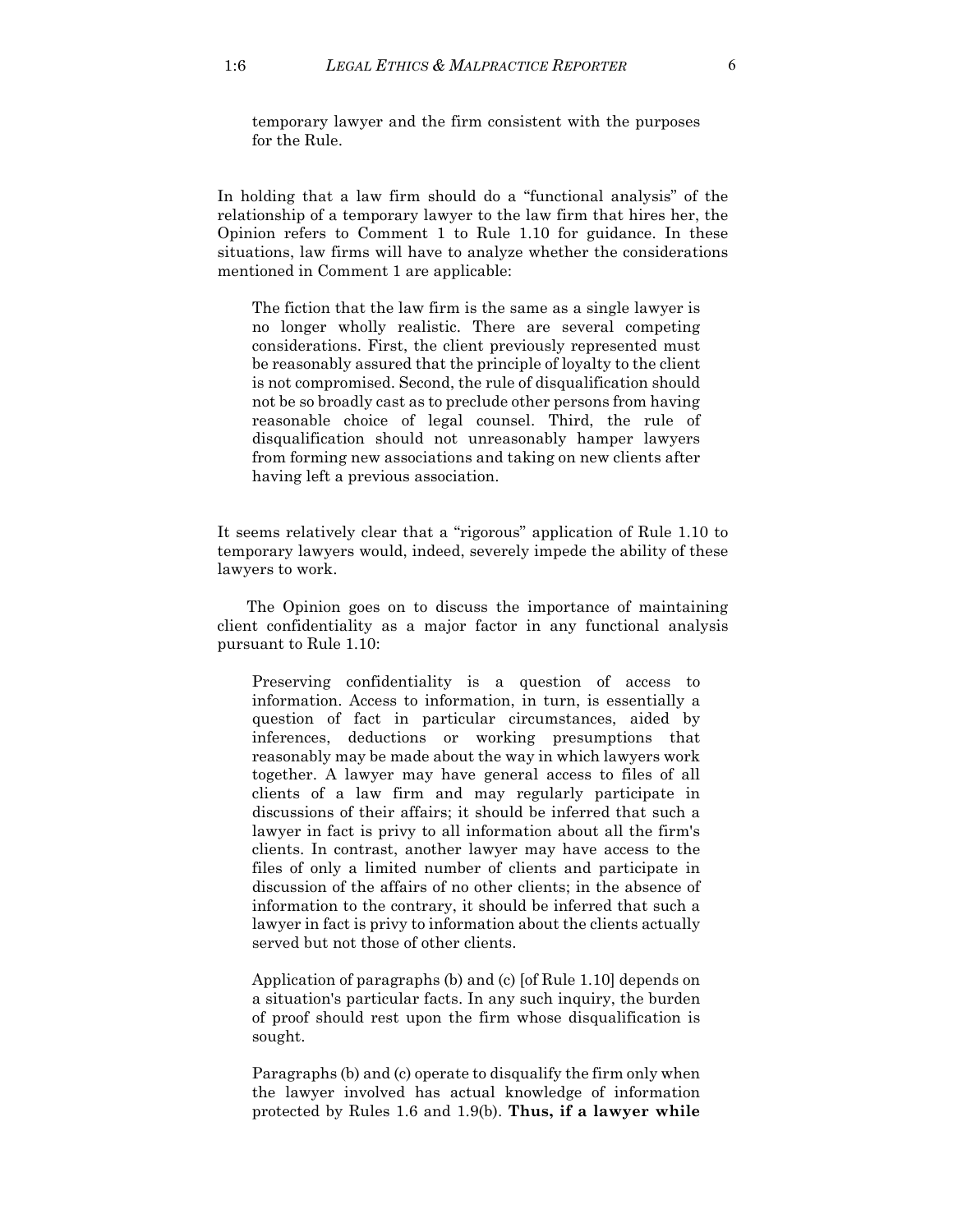**with one firm acquired no knowledge of information relating to a particular client of the firm, and that lawyer later joined another firm, neither the lawyer individually nor the second firm is disqualified from representing another client in the same or a related matter even though the interests of the two clients conflict**.

(emphasis added). The Opinion concludes this long discussion by stating:

Ultimately, whether a temporary lawyer is treated as being "associated with a firm" while working on a matter for the firm depends on whether the nature of the relationship is such that the temporary lawyer has access to information relating to the representation of firm clients other than the client on whose matters the lawyer is working and the consequent risk of improper disclosure or misuse of information relating to representation of other clients of the firm…

The distinction drawn between when a temporary lawyer is or is not associated with a firm is only a guideline to the ultimate determination and not a set rule. For example, if a temporary lawyer was directly involved in work on a matter for a client of a firm and had knowledge of material information relating to the representation of that client, it would be inadvisable for a second firm representing other parties in the same matter whose interests are directly adverse to those of the client of the first firm to engage the temporary lawyer during the pendency of the matter, even for work on other matters. The second firm should make appropriate inquiry and should not hire the temporary lawyer or use the temporary lawyer on a matter if doing so would disqualify the firm from continuing its representation of a client on a pending matter…

In some jurisdictions, temporary lawyers can be "screened" to prevent their acquisition of certain client information.

Opinion 88-356 goes on to discuss general confidentiality issues under Rule 1.6 that might arise when a firm hires contract lawyers. Here, again, a law firm must analyze the facts and circumstances of the temporary lawyer's employment:

The extent to which the prohibitions in the Rules against revealing protected information will affect a temporary lawyer depends on the nature of the relationship between the temporary lawyer and the firm. Thus, a temporary lawyer who works for a firm, in the firm office, on a number of matters for different clients, under circumstances where the temporary lawyer is likely to have access to information relating to the representation of other firm clients ordinarily would be deemed to be "associated with" the firm as to all other clients of the firm, unless through accurate records or otherwise, it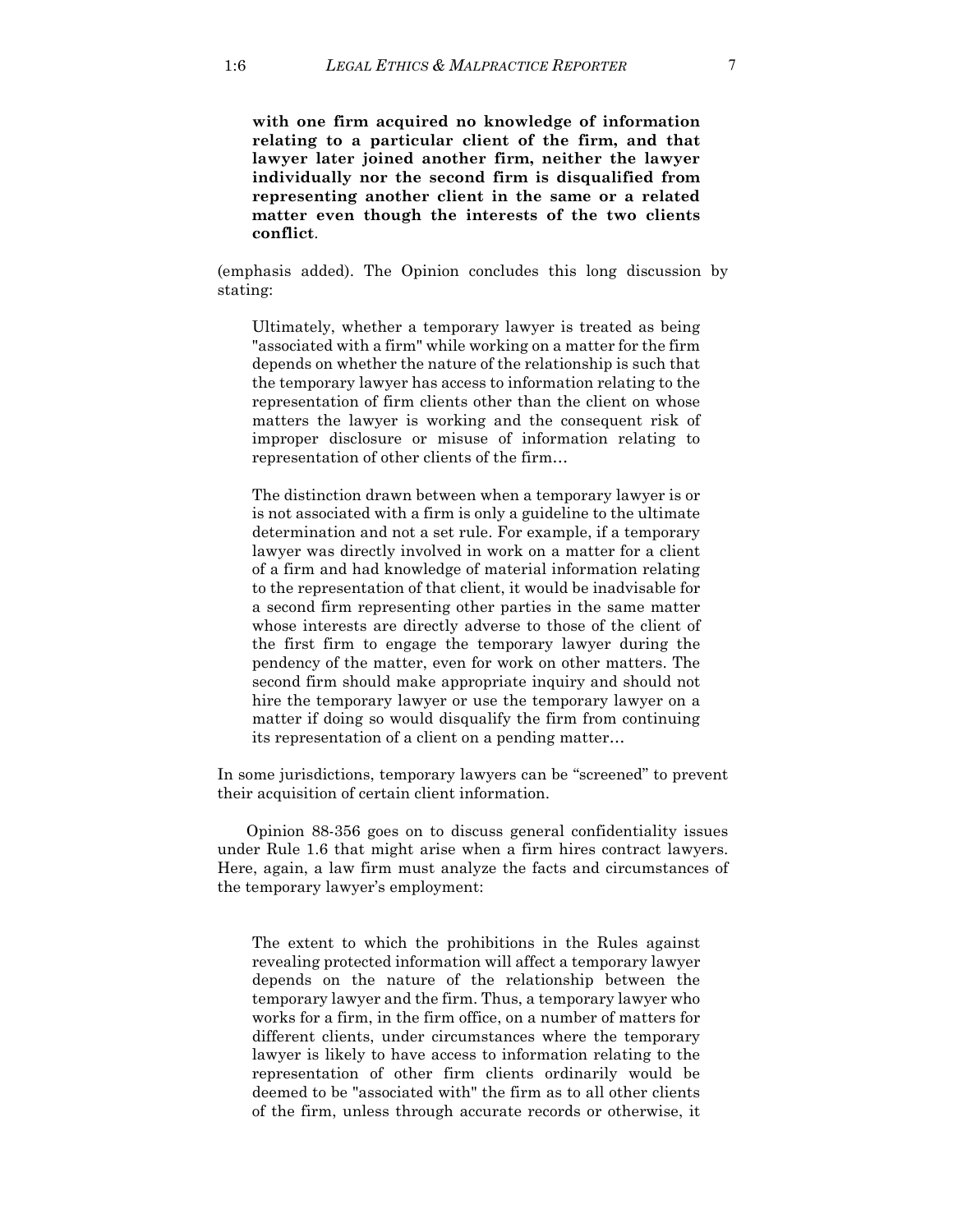can be demonstrated that the temporary lawyer had access to information relating to the representation only of certain other clients. If such limited access cannot be demonstrated, the temporary lawyer in that situation must not disclose information relating to the representation of persons known to the lawyer to be firm clients regardless of the source of the information…

Thus, where the temporary lawyer is in a position to have obtained information relating to the representation of other clients in the course of employment by the firm, it is assumed for purposes of the Rules that such information was in fact learned in that capacity. On the other hand, where the temporary lawyer actually has information relating to the representation of a firm client which could not have been obtained in the course of employment by the firm, the Rule is no more applicable to the temporary lawyer than it would be to a totally independent lawyer associated with a firm in a particular matter only, who obtains information relating to the representation of firm clients other than through working with the firm.

Whether a law firm must disclose to a client that it is using a temporary lawyer to work on the client's matters generally depends on the extend of firm supervision over the temporary lawyer's work on that client's matter:

The Committee is of the opinion that where the temporary lawyer is performing independent work for a client without the close supervision of a lawyer associated with the law firm, the client must be advised of the fact that the temporary lawyer will work on the client's matter and the consent of the client must be obtained. This is so because the client, by retaining the firm, cannot reasonably be deemed to have consented to the involvement of an independent lawyer. On the other hand, where the temporary lawyer is working under the direct supervision of a lawyer associated with the firm, the fact that a temporary lawyer will work on the client's matter will not ordinarily have to be disclosed to the client. A client who retains a firm expects that the legal services will be rendered by lawyers and other personnel closely supervised by the firm. Client consent to the involvement of firm personnel and the disclosure to those personnel of confidential information necessary to the representation is inherent in the act of retaining the firm.

The Opinion also addresses the issue of whether a law firm must disclose its compensation arrangements with the temporary lawyer and other ethical issues that may arise when a temporary lawyer is not hired directly by a law firm, but, rather, through a placement agency. Also relevant to this discussion are Formal Opinion 97-379 and Formal Opinion 00-420.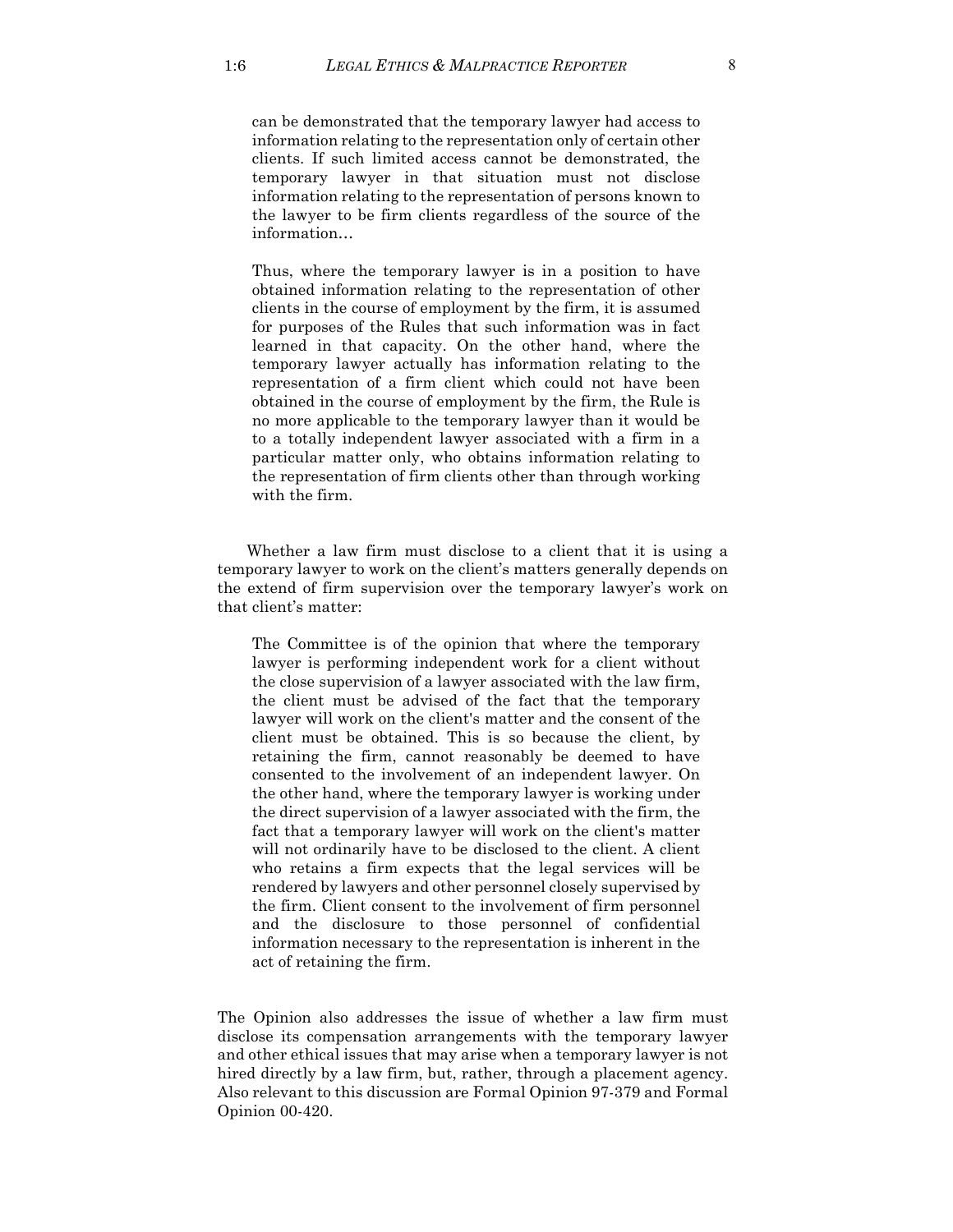The bottom line on the use of temporary or contract lawyers: Law firms may do so, but, if they do, they must take care not to violate the Rules. Be careful—especially, when analyzing potential issues relating to conflicts of interest, confidentiality, and disclosure of fees and other employment relationships.

## TECH TIP **SECURING YOUR LAPTOP** *by Matthew Beal, JD, MCSE, MCP, A+, SEC+*

Laptop computers present a special sort of challenge in meeting the requirements of KRPC 1.6(c)'s requirement to make "reasonable efforts to prevent the inadvertent or unauthorized disclosure of, or unauthorized access to, information relating to the representation of a client." Laptops are portable, which can allow the unauthorized possessor the time and secrecy to directly attack the security of the device. A laptop in the wrong hands is always a vulnerability, but there are some things that can be done to mitigate this threat.

One basic rule to always follow is never attaching an unknown device to your laptop. Doing so can make you the link between the confidential information on your laptop and a bad actor—even when your computer is in your physical possession. There are plenty of reports of unauthorized access to a device based on a USB key or, in the case of Apple computers, even the power cable itself. In the time it takes for the operating system to recognize the added hardware, programs can be installed such as keystroke loggers, remote access tools, or other viruses. In addition, never log onto an unknown or unsecured public WIFI or to a hotspot device. Such devices are often found in hotels and cafés to access the internet.

Second, take care to prevent unauthorized physical access to your computer. Laptops left unattended are easily stolen. Don't leave a laptop containing client information in a place where an unauthorized party can use or take it. But guard against this possibility should it arise. Specifically, employ password protection where possible.

When a computer is powered on, a special operating system called the Basic Input / Output System, or BIOS, is launched. The BIOS is responsible for reporting environmental conditions to the Windows or Apple operating environment. This includes information on the different devices attached to the computer and how the operating environment is to interact with them. Most computer BIOS allow for the setting of a password. If the password is not entered or entered incorrectly, the computer will not relay instructions to the operating environment and nefarious parties are locked out of the computer and data within it. After entering a BIOS password, the computer will continue its startup procedure.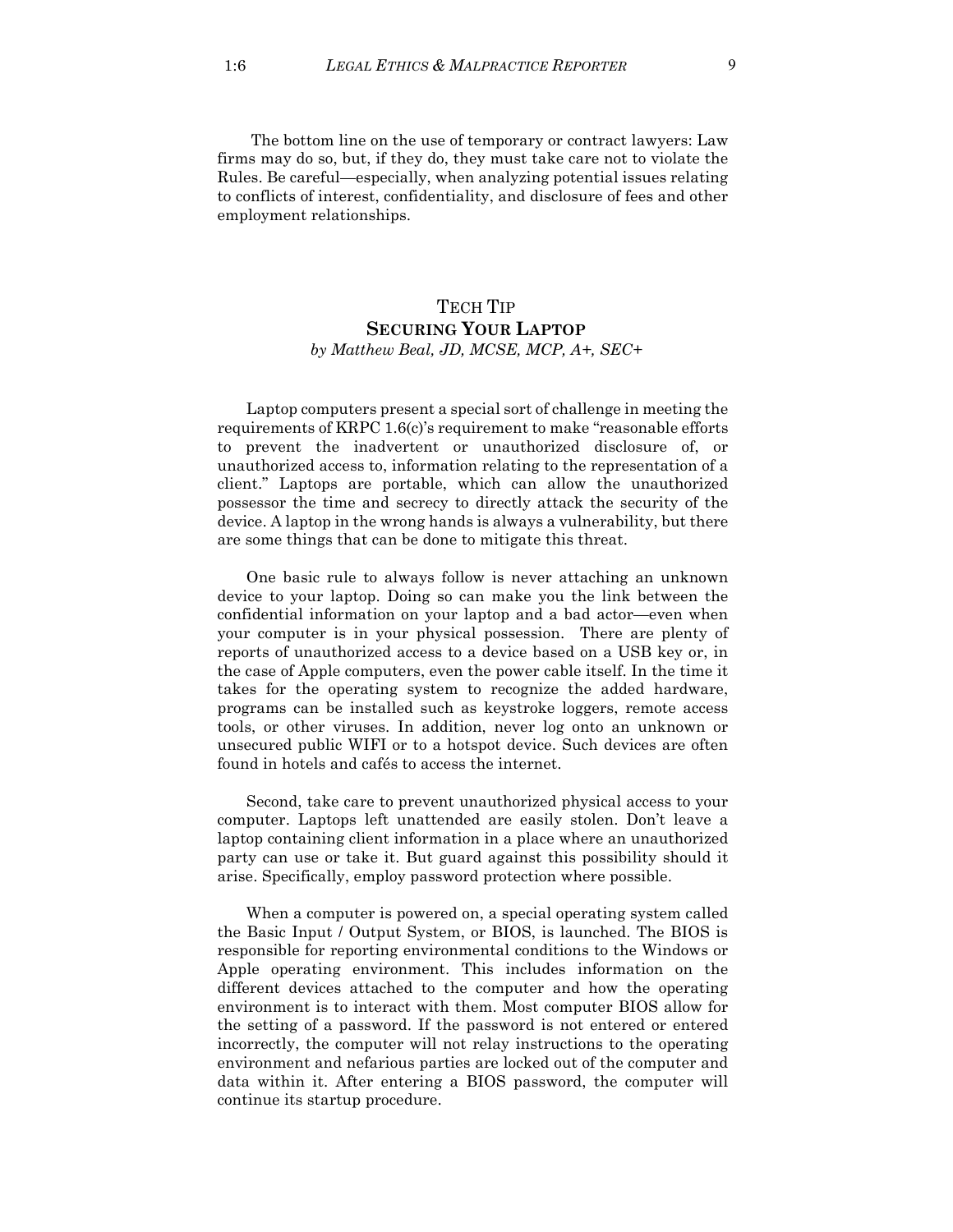Both Windows and Apple operating systems allow you to password protect your device. In the case of a Windows computer running a modern version such as Windows 8 or 10 and most Apple computers, the information on the hard drive is encrypted until authorized access to the operating environment has been established. To prevent unauthorized access, once the computing environment has been set, you should be prompted to enter user credentials consisting of a unique username and password. This approach allows multiple users to access the same device while maintaining separate and secure data for each user.

Once the user has logged into the laptop, the next layer of security is on the data itself. A directory of client files, as well as the individual files themselves can be password protected.

Your office may mandate password complexity guidelines. These should be followed at all times. One best practice regarding passwords is that a password should be at least 8 characters including at least one capital letter, a number, and a special character such as an exclamation mark. The password should be changed on a regular basis, and you should not reuse a password. There should be no reference to the password in proximity to the computer, and common words or phrases such as 1LoveU2! should be avoided.

Because of the different passwords used on your laptop, the internet, and other places, it is common that people will use a single password in every setting. This is a dangerous practice. Once that password is guessed correctly, it can give a nefarious actor unauthorized access to everything on the laptop. A better approach is to utilize a password keeper, which is a password protected program that secures a list of passwords for the user to reference.

Some laptops contain a bioscanner, such as a fingerprint reader, and these devices can be used to supplant individual passwords and may decrease the potential to forget a password. In addition, there are other devices, such as a SecureID, that rely upon a combination of methods to secure the environment. One example is a device that randomly generates a code that must match the code the laptop is anticipating to gain access to the computer. Without the matching code, the computer is inaccessible to the user.

As always, what protective efforts are "reasonable" will depend on the circumstances. The first step is to recognize potential threats and vulnerabilities. Then, tailor protective measures accordingly. When possible, employ layers of protection.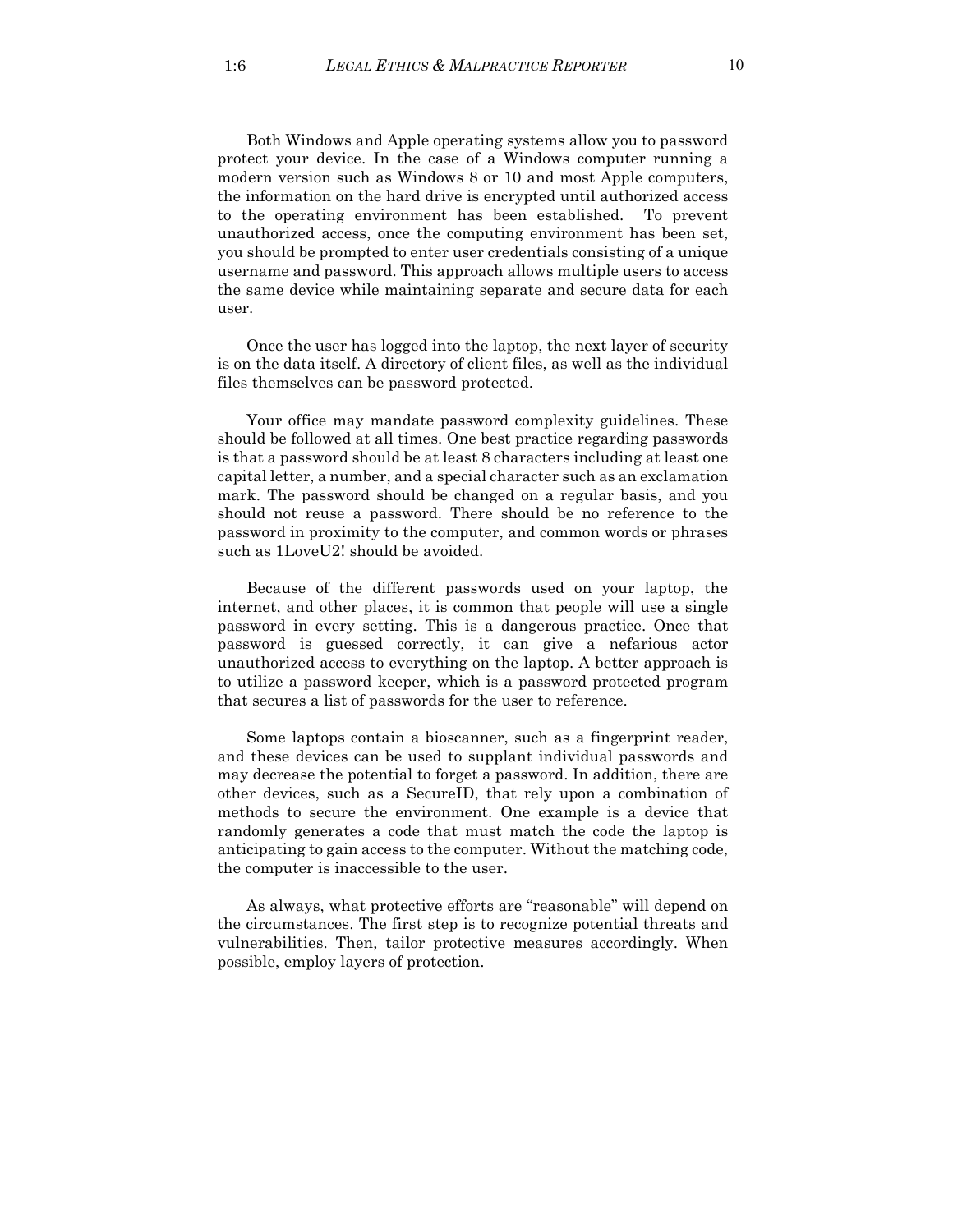## ETHICS & MALPRACTICE RESEARCH TIP THE AMERICAN BAR ASSOCIATION **ANNOTATED MODEL RULES OF PROFESSIONAL CONDUCT**

The American Bar Association's Annotated Model Rules of Professional Conduct should be on every lawyer's bookshelf. The ABA has just published the ninth edition of this important text on professional responsibility.

The Model Rules of Professional Conduct are the basis for virtually every state's ethics rules, including the Kansas Rules of Professional Conduct. Most lawyers are primarily concerned with the rules adopted in their jurisdiction of practice since state-specific rules govern their professional behavior. But lawyers with multiple bar memberships or who are professionally active in other states under circumstances in which such activity is permissible (see, KRPC 5.5) must also be concerned with the Rules of other jurisdictions which may apply. KRPC 8.5 sets out a basic jurisdictional rule:

A lawyer admitted to practice in this jurisdiction is subject to the disciplinary authority of this jurisdiction although engaged in practice elsewhere.

Comment 1 to Rule 8.5 discusses the issues that may arise when a lawyer is either licensed in more than one state or is professionally active in more than one state:

In modern practice lawyers frequently act outside the territorial limits of the jurisdiction in which they are licensed to practice, either in another state or outside the United States. In doing so, they remain subject to the governing authority of the jurisdiction in which they are licensed to practice. If their activity in another jurisdiction is substantial and continuous, it may constitute practice of law in that jurisdiction. See Rule 5.5. If the rules of professional conduct in the two jurisdictions differ, principles of conflict of laws may apply. Similar problems can arise when a lawyer is licensed to practice in more than one jurisdiction. Where the lawyer is licensed to practice law in two jurisdictions which impose conflicting obligations, applicable rules of choice of law may govern the situation. A related problem arises of the states to regulate the practice of law must be reconciled with such authority as federal tribunals may have to regulate practice before them.

The ABA's Annotated Model Rules provides a quick reference guide to the ethics rules adopted in all jurisdictions that base their rules on the Model Rules. In addition, it highlights the differences in the rules between different jurisdictions. This is critical information because these differences can be significant. Many of the basic ethics rules, such as the rules on confidentiality (Rule 1.6), on the safekeeping of property